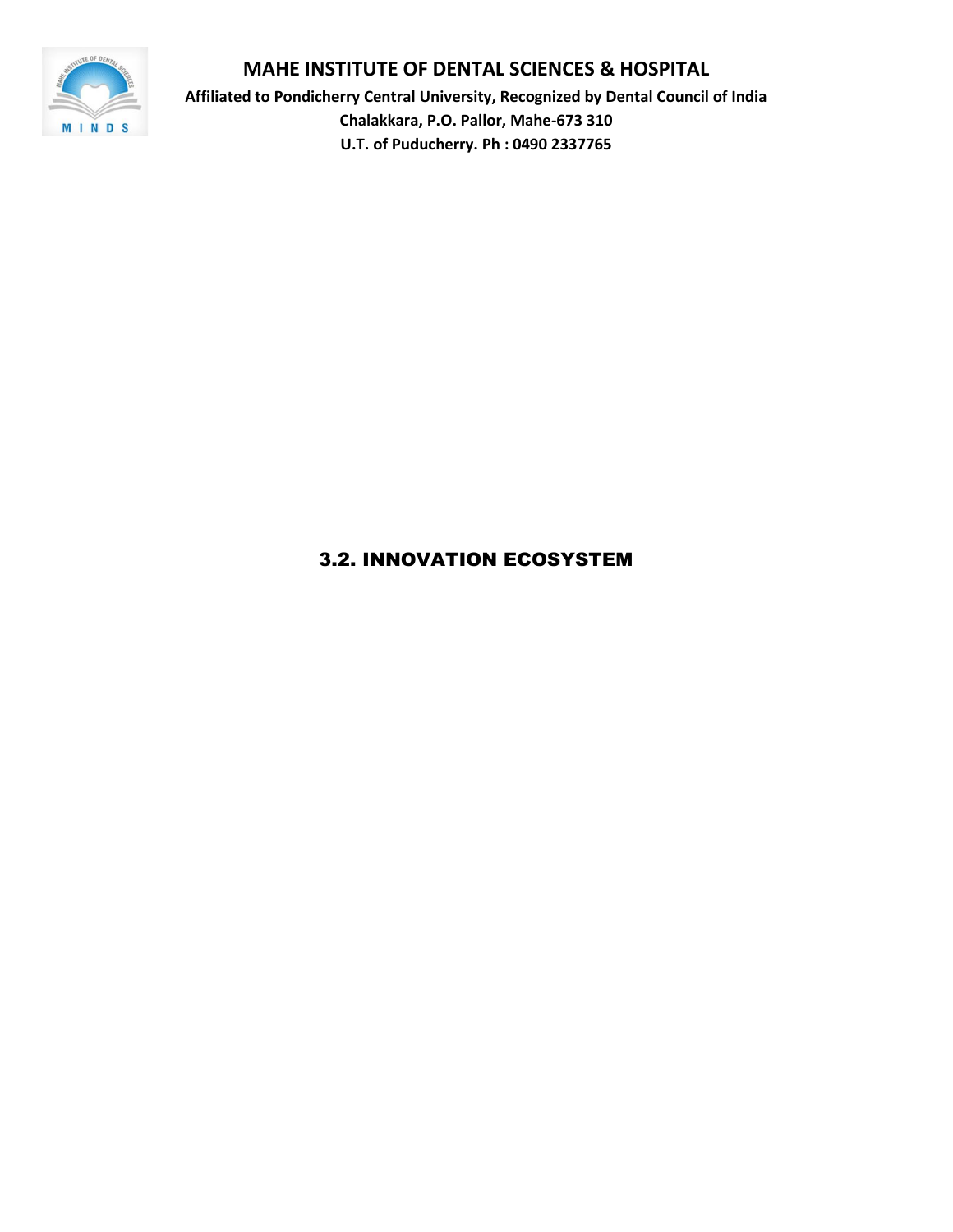

**Affiliated to Pondicherry Central University, Recognized by Dental Council of India Chalakkara, P.O. Pallor, Mahe-673 310 U.T. of Puducherry. Ph : 0490 2337765**

| S.No<br>Name of the<br><b>Innovation/Application</b>                                       |  |
|--------------------------------------------------------------------------------------------|--|
| Department/Lab                                                                             |  |
| <b>Laser captivating</b><br>1.<br><b>Students can be trained by using Laser technology</b> |  |
| technology<br>1.1 Caries prevention                                                        |  |
| 1.2 Bleaching.                                                                             |  |
| 1.3 Restorative removal                                                                    |  |
| 1.4 Cavity preparation.                                                                    |  |
| 1.5 Dentinal hypersensitivity                                                              |  |
| 1.6 Growth modulation                                                                      |  |
| 1.7 Removal of hyperplastic tissue                                                         |  |
| <b>Trinocular Research</b><br>P.G student can be trained by suing Trinocular<br>2.         |  |
| Microscope BX53<br><b>Microscope</b>                                                       |  |
| 1. Polarizing microscope:                                                                  |  |
| 1.1 Efficiently provides cytopathological and                                              |  |
| histopathological reports.                                                                 |  |
| 1.2 Variety of lesions such as premalignant and                                            |  |
| malignant lesions can be studied                                                           |  |
| 1.3 Soft tissue tumors, Salivary gland Tumors &                                            |  |
| Odontogenic cysts and tumors can be demonstrated                                           |  |
| 1.4 Studies related to birefringent materials (Enamel,                                     |  |
| Disease related to Amyloid etc)<br>1.5 Studies related to Dental caries & mineralization   |  |
| 1.6 Studies related Connective tissue disorders (to                                        |  |
| compare mature $\&$ immature fibres)                                                       |  |
|                                                                                            |  |
| 2.Darkfield Microscope:                                                                    |  |
| 2.1 To demonstration of SpiroTreponema pallidum in                                         |  |
| clinical specimens.                                                                        |  |
| 2.2 To demonstration motility of the bacteria and                                          |  |
| protozoa.                                                                                  |  |
| 2.3 Darkfield is used to study mounted cells and tissues                                   |  |
| 3. Phase contrast Microscope:                                                              |  |
| To produce high-contrast images of transparent                                             |  |
| specimens, such as:-                                                                       |  |
| 3.1 living cells (usually in culture),                                                     |  |
| 3.2 microorganisms,                                                                        |  |
| 3.3 Thin tissue slices,                                                                    |  |
| 3.4 lithographic patterns,<br>3.5 Glass fragments, and                                     |  |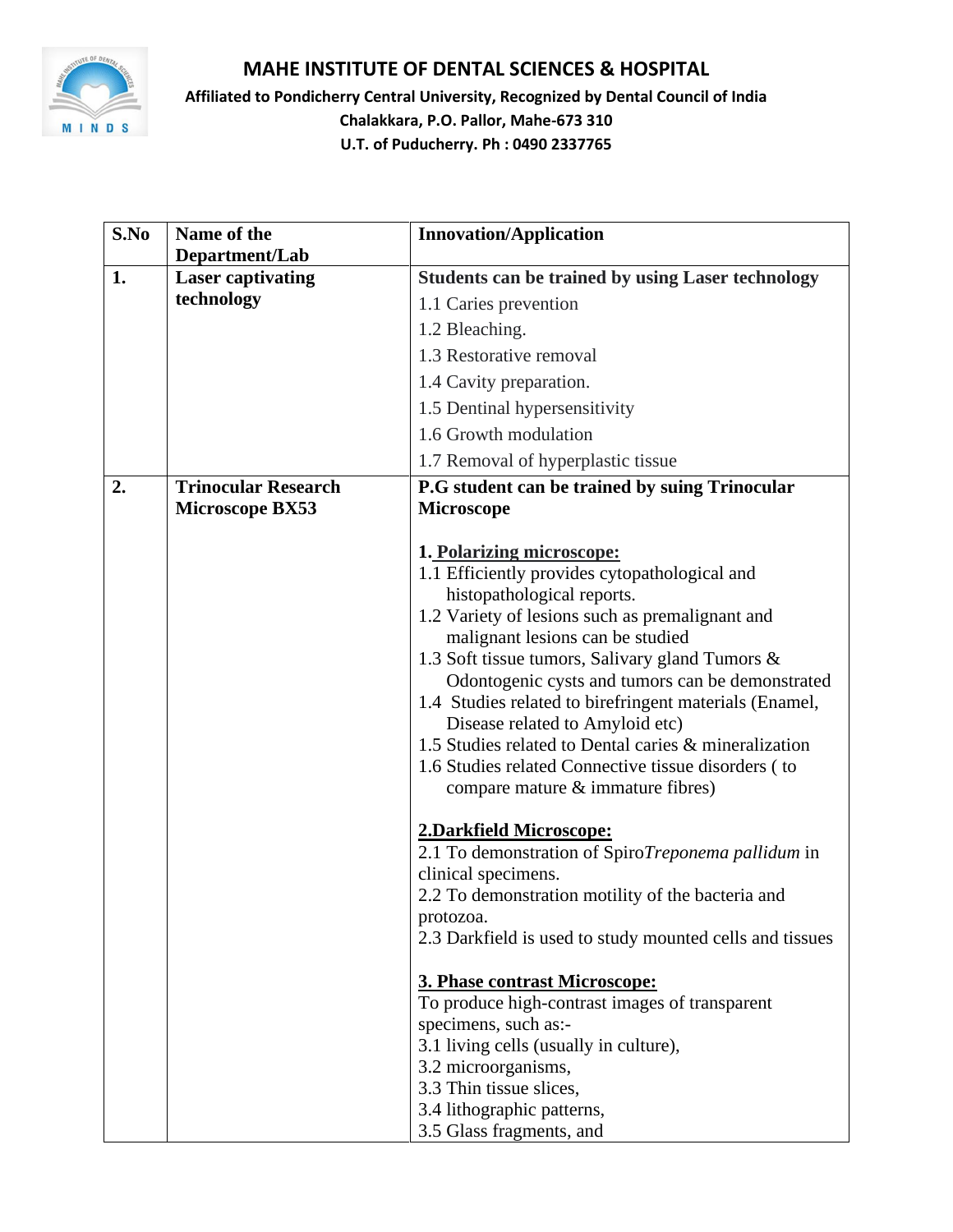

**Affiliated to Pondicherry Central University, Recognized by Dental Council of India**

**Chalakkara, P.O. Pallor, Mahe-673 310**

**U.T. of Puducherry. Ph : 0490 2337765**

|    |                     | <b>3.6</b> Subcellular particles (including nuclei and other |
|----|---------------------|--------------------------------------------------------------|
|    |                     | organelles).                                                 |
| 3. | <b>Research Lab</b> | 1. Laminar Air flow                                          |
|    |                     | 1.1 Aseptic culture techniques and culture methods can       |
|    |                     | be carried out.                                              |
|    |                     | 1.2 Clinical samples can be proceed                          |
|    |                     |                                                              |
|    |                     | 2. Autoclave                                                 |
|    |                     | 2.1 To sterilization of Surgical items                       |
|    |                     | 2.2 To sterilization of bacterial culture medias             |
|    |                     | 2.3 To decontaminate specific biological waste               |
|    |                     | 2.4 To sterilize medical equipment and glassware             |
|    |                     | 3. Incubator & Anaerobic jar                                 |
|    |                     | 3.1 To grow microbial culture or cell cultures               |
|    |                     | 3.2 To grow and recover the anaerobic pathogens              |
|    |                     |                                                              |
|    |                     | 4. Water bath                                                |
|    |                     | 4.1 Serological assay can be done                            |
|    |                     | 4.2 Maintaining bacterial suspension culture                 |

#### **AUTOCLAVE**



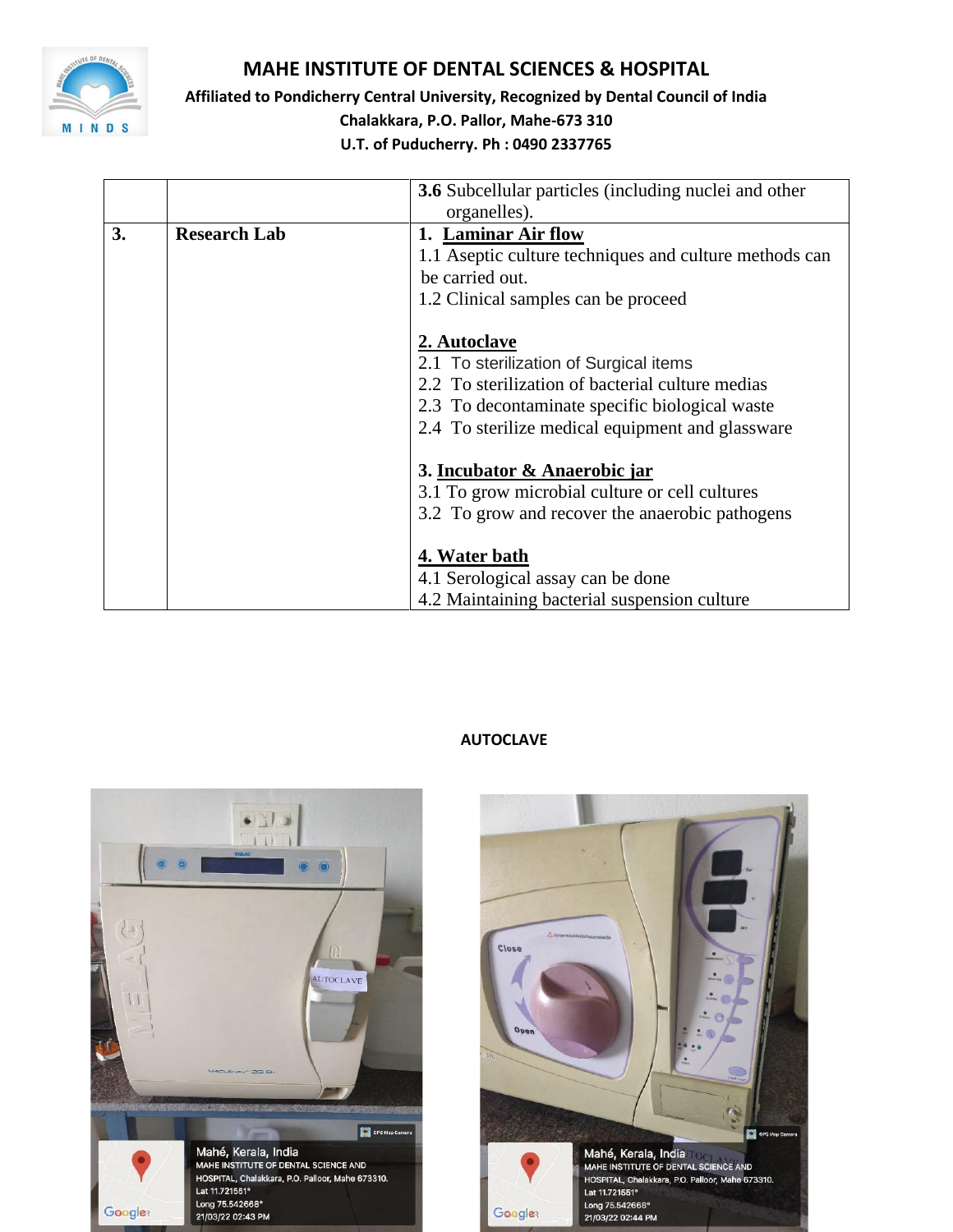

**Affiliated to Pondicherry Central University, Recognized by Dental Council of India Chalakkara, P.O. Pallor, Mahe-673 310 U.T. of Puducherry. Ph : 0490 2337765**



## **AUTOCLAVE**



 **RESEARCH MICROSCOPE**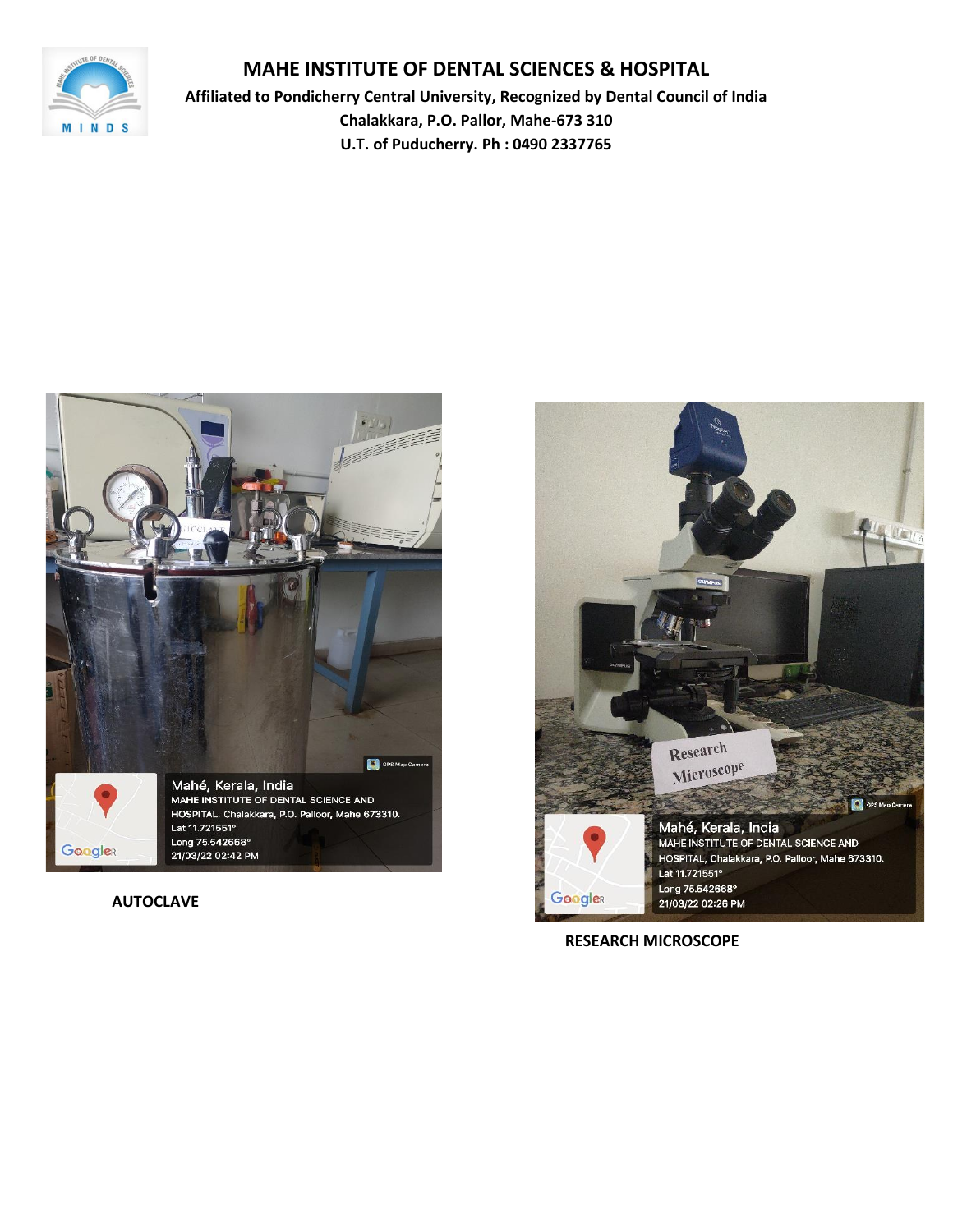

**Affiliated to Pondicherry Central University, Recognized by Dental Council of India Chalakkara, P.O. Pallor, Mahe-673 310 U.T. of Puducherry. Ph : 0490 2337765**





**PENTA HEAD MICROSCOPE ENDODONTIC MICROSCOPE**



**RADIO VISIOGRAPHY**